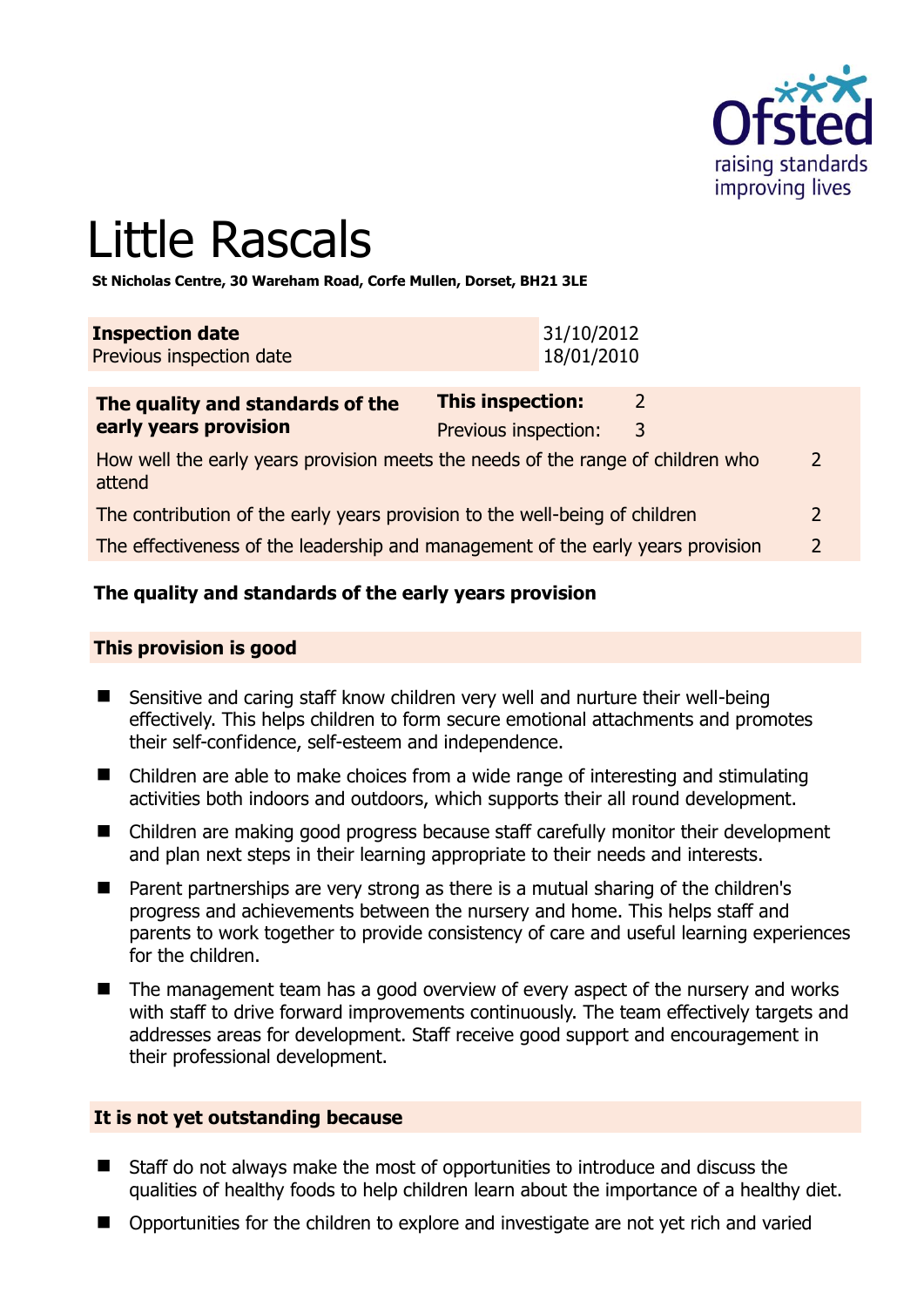enough to allow children to fully test out their ideas.

#### **Information about this inspection**

Inspections of registered early years provision are scheduled:

- at least once in every inspection cycle. The current cycle ends on 31 July 2016
- **n** more frequently where Ofsted identifies a need to do so, for example where provision was previously judged as inadequate
- **•** brought forward in the inspection cycle where Ofsted has received information that suggests the provision may not be meeting the legal requirements of the Early Years Foundation Stage; or where assessment of the provision identifies a need for early inspection
- **P** prioritised for inspection where we have received information that the provision is not meeting the requirements of the Early Years Foundation Stage and which suggests children may not be safe
- at the completion of an investigation into failure to comply with the requirements of the Early Years Foundation Stage.

#### **Inspection activities**

- The inspector held meetings with the registered person, the manager and spoke with available staff and children.
- $\blacksquare$ The inspector observed children and staff interactions in the main nursery building and the garden.
- $\blacksquare$ The inspector took account of the parent views gained through discussion on the day.

The inspector viewed a sample of documentation including: the nursery's self-

- evaluation folder, records of suitability, registers, staff qualifications, the safeguarding policy, planning and children's development folders.
- The inspector carried out a joint observation with the manager of an activity children chose freely.

#### **Inspector**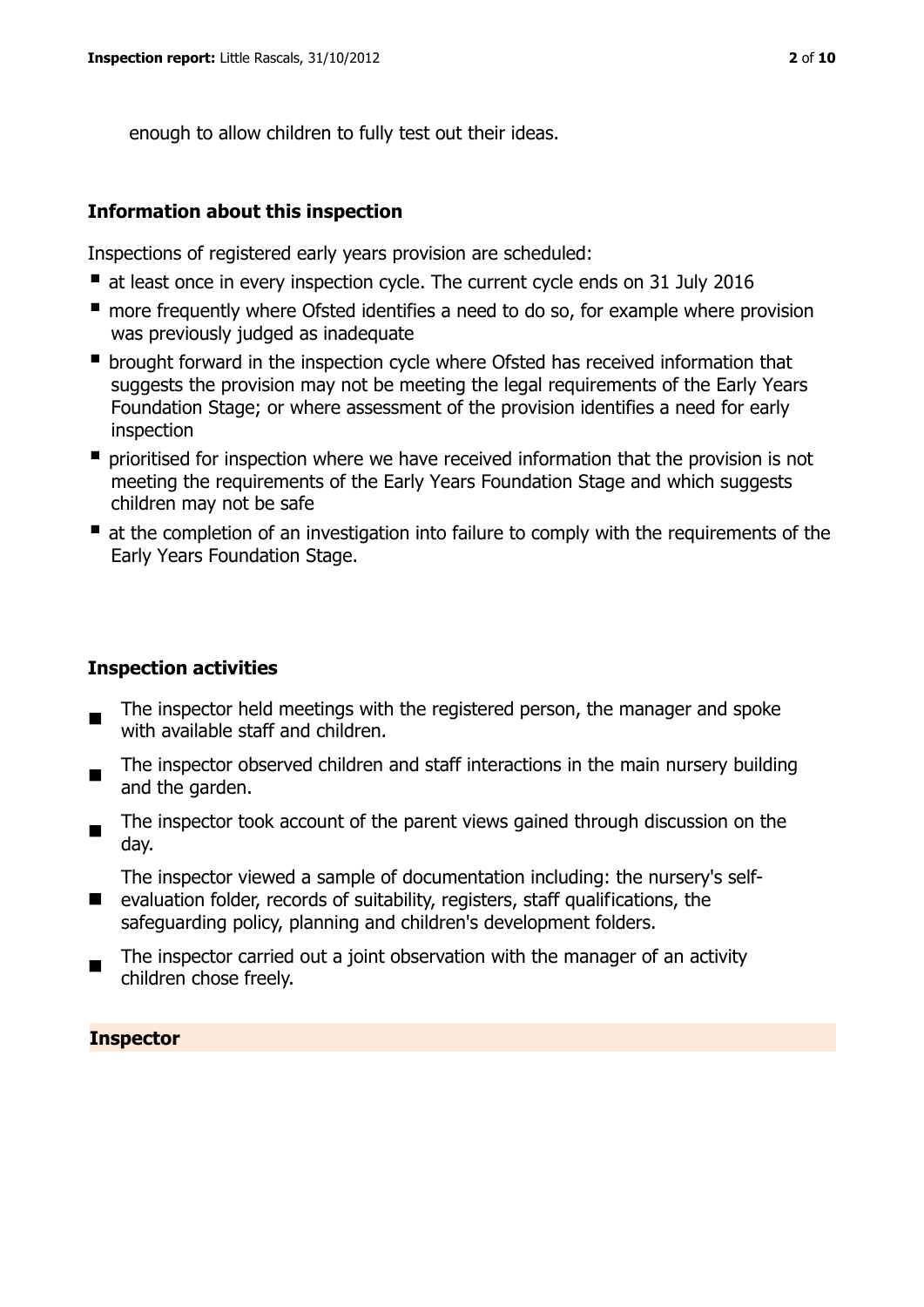Josette Dyer

#### **Full Report**

## **Information about the setting**

Little Rascals registered in 2009. It is a privately run nursery located in St Nicholas Church, in Corfe Mullen, Dorset. Accommodation includes two large playrooms, one situated in a separated building to the rear of the church, with toilet facilities easily accessible off each of the rooms. Children have access to an enclosed outdoor play area adjacent to the buildings. The nursery is open each weekday from 8am to 6pm, all year round, apart from bank holidays and one week during the Christmas period. There are currently 37 children on roll in the early years age group over the age of three months, attending on a parttime basis. The nursery is in receipt of funding for the provision of free early education for children aged three and four years. It supports children with special educational needs and/or disabilities and children who speak English as an additional language. There are six, staff including the manager, who work directly with the children. The manager is working towards a foundation degree; three staff hold National Vocational Qualifications at level 3 and are experienced with babies. Two further staff are working towards an apprenticeship at level 2.

## **What the setting needs to do to improve further**

#### **To further improve the quality of the early years provision the provider should:**

- increase opportunities for babies and children to develop an understanding of the importance of a healthy diet by a) involving children in the preparation of food; b) introducing new tastes and textures; c) discussing and reinforcing messages about healthier choices.
- **I** improve teaching strategies to help children explore their world and test out their ideas by a) giving more opportunities for the investigations of the natural world, such as exploring puddles or providing streamers and bubbles to investigate the weather; b) making suggestions or asking questions to extend children's ideas, such as 'I wonder what would happen if...'

#### **Inspection judgements**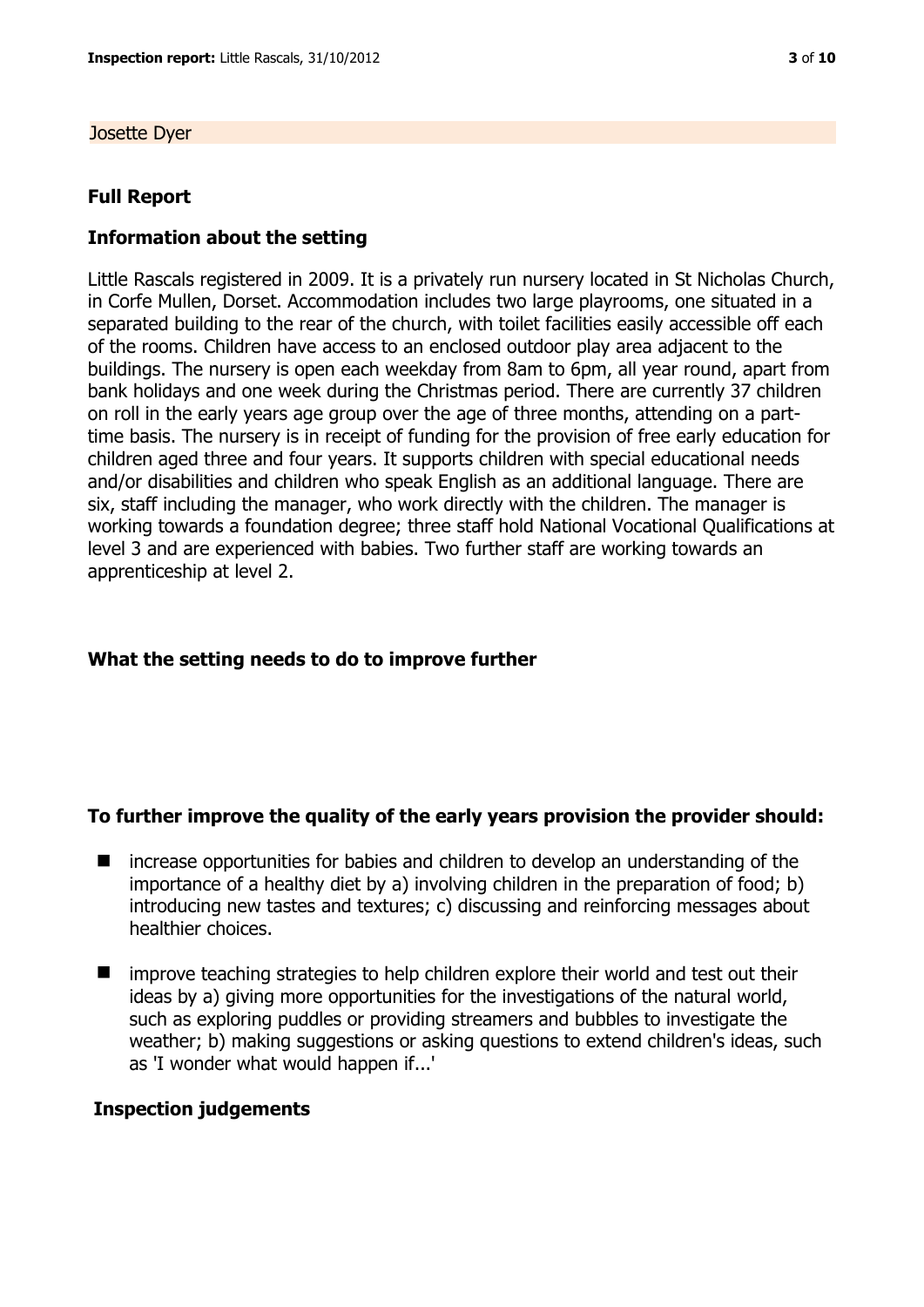## **How well the early years provision meets the needs of the range of children who attend**

Children eagerly enter the nursery and staff greet them warmly. They show staff their fancy dress outfits and talk enthusiastically about Halloween. Staff often give children individual attention, following their interests well and showing genuine interest in what the children are saying. This process effectively builds their self-esteem and confidence and they delight in sharing their news. Staff use good strategies to help children develop strong language skills. They describe what children are doing, using words such as 'sprinkle' as children add flour to modelling dough. They use 'describing' words as children point out what is wet in the garden. These techniques help all children to understand and copy the words they hear, thereby increasing the amount of words they know and use. Staff use comments and some open-ended questions as children play, however, they do not always make the most of these to help more able children test out their own ideas. Children benefit greatly by being able to choose from a range of interesting resources and experiences, often moving freely between indoors and outdoors. This environment effectively supports their all round development. All children clearly enjoy their time in the nursery; they are happy, confident and are progressing well.

Staff provide a good range of activities that are effective in helping children to develop strong hands and coordination. Children make and manipulate modelling dough, practise filling containers with water and pour drinks at snack time. They practise early writing skills as they paint, draw and make patterns in flour. Staff use good teaching strategies to support these skills. As children make small circles across their paper staff sound out the letters in the children's names and children excitedly say 'that's me!' As a result, even very young children are beginning to understand that their marks carry meaning. Children independently choose books from the cosy book corner and give them to the staff to read. Staff support early reading skills well. They sit with children encouraging them to turn the pages of books carefully and use words linked to what is interesting them.

Staff effectively plan interesting and stimulating activities that cover all seven areas of learning both indoors and outdoors. Staff successfully identify children's interests and needs through useful observations and ongoing information from parents. Staff successfully capture this information in the children's development folders, through written accounts, photographs, children's creative work and parent comments. In addition, staff sit with children and look through the folders regularly and record what the children say about their photographs and pictures. This gives the key person comprehensive information about the children and enables them to add depth to the educational programme by planning pertinent next steps for individuals. This system has greatly improved since the last inspection. The key person accurately assesses children's progress and clearly establishes the starting points with parents when children join the nursery. This process enables staff to identify children's individual needs and use effective, targeted strategies to support learning. As a result, all children, including those with special educational needs and/or disabilities and those learning English as an additional language, are making good progress in their learning and development. All children are developing effective skills for their next stages in learning and in preparation for school.

Staff fully embrace the use of the outdoor area in all weathers. They act as good role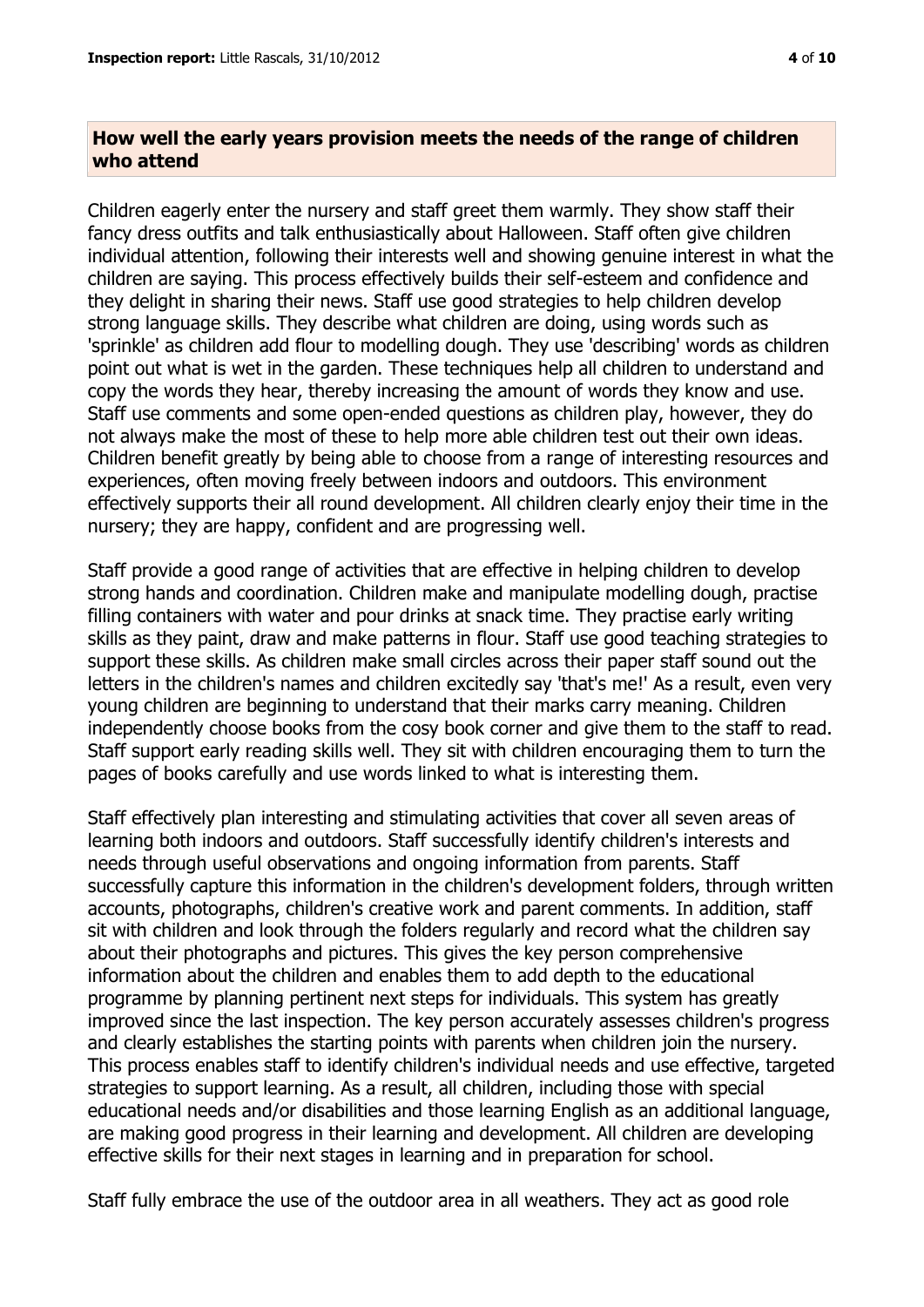models by enthusiastically acting out a superhero play with the children in the rain. They provide a flexible routine that allows children to move and choose between playing indoors and outdoors. These strategies strongly support the development of children who learn best outdoors. Children practise their physical skills as they tackle a range of levels and surfaces in the garden and clamber over crates and tyres. They learn to take turns as they play skittles and staff successfully use this opportunity to introduce counting skills as children count the skittles they have knocked down. The staff miss the chance, however, to extend the children's natural interest in their world around them. They discourage children from exploring puddles and make very few comments or pose questions about the weather to help children test out their ideas.

#### **The contribution of the early years provision to the well-being of children**

Children are happy and enjoy going to nursery. They and their families know the staff well through an established key person system. Children show they feel safe and secure in the nursery as they confidently say goodbye to their parents and run to their key person to share their news. Parents and staff share information daily and staff complete information sheets termly. This process helps staff to be confident that they have current information about children's interests and needs to effectively support consistency of care between home and the nursery and promote children's well-being.

The staff use thoughtful strategies to support all the children's behaviour. They are sensitive to the individual needs of the children and use consistent boundaries appropriate to the children's capabilities. The plentiful visual cues displayed around the room are very supportive of all children, but especially those with special educational needs and/or disabilities and children learning English as an additional language. These strategies successfully help children communicate their needs, ask for a specific toy or understand what is happening next. Children learn and talk about feelings through planned and routine activities, which help to promote the understanding of these. They sing the song 'If we're happy and you know it' using different words and actions to illustrate feelings, such as 'If we're cross and you know it then we frown'. All children are able to join in, copy actions and/or sing the words. Children also engage in feeding the various pets on the church grounds. They often watch hens being fed and, when chicks hatch, older children are able to see and hold them. These experiences foster children's ability to show care and concern for living creatures. Staff give very good support to help children learn to share and take turns. They provide plenty of resources for all to use so children do not have to compete with each other. Children receive specific praise for playing cooperatively, such as staff saying to them 'good sharing!' Consequently, children play well together and alongside each other. They seem very understanding of each other's differences and their overall behaviour is very good.

Children are active learners and are developing a good understanding of how to keep themselves safe. For example, they wait at the top of a ramp until other children are clear before they run down, successfully avoiding bumping into someone. Older children use pictorial risk assessments to check that the playroom is safe. Staff effectively use routine opportunities to help children learn about safety. They introduce road safety as they all go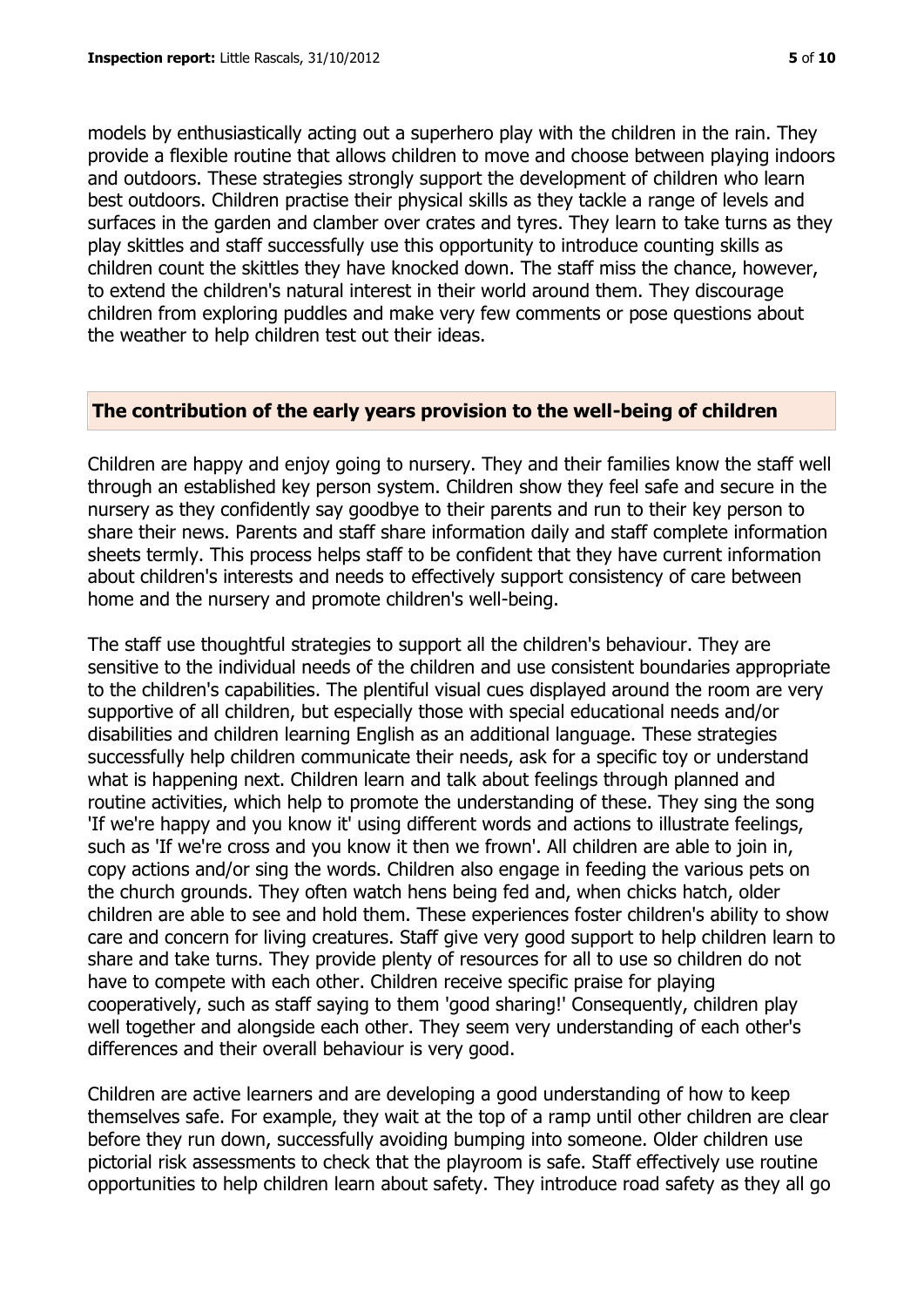on a short walk across the church car park to see the hens. Overall children are gaining a good understanding of healthy practices and attitudes, particularly in relation to being outdoors and to physical exercise. Staff support children well to be independent and manage their own personal needs. Children eat healthy foods that they bring from home and they understand they need to eat healthy foods first at lunchtime. Staff, however, do not always provide experiences to help extend children's understanding of this or the importance of a healthy diet.

Children are developing good independence skills. Staff thoughtfully support their all round development through well-developed teaching strategies and a stimulating environment. As a result, children are well prepared for transitions, both within the nursery and for their eventual move to school.

# **The effectiveness of the leadership and management of the early years provision**

The management and staff fully understand and implement arrangements for safeguarding children and promoting their welfare. All staff have regular training, including first aid. The manager monitors staff knowledge at the frequent staff and supervision meetings. This helps to ensure the staff team's knowledge is current. The management follows a robust recruitment procedure to appoint people that are suitable to work with children. The nursery clearly prioritises children's safety, and the management and staff understand their responsibilities in providing a safe environment. Since the last inspection, useful improvements have been made to the safeguarding and welfare procedures. For example, records of staff suitability are clearly in place and the risk assessment undergoes regular reviews and updates.

The management team has a very good overview of the nursery's strengths and areas to improve. Procedures to monitor the quality of the educational programmes, planning and assessment are effective. Self-evaluation has greatly improved since the last inspection. The team includes advice from outside agencies, parent comments, children's ideas and staff input to reflect on what they do well and how they can improve. The management understands the importance of helping children to develop a positive attitude towards healthy lifestyles. However, staff are not making the most of using routines and activities to extend children's experiences of healthy eating. The management has introduced many improvements since the last inspection; they continue to have realistic plans for the future and continuously drive for improvement.

Staff receive good support in their professional development. Regular supervisory meetings and appraisals effectively support staff to develop their knowledge, understanding and practice. In addition, there is an expectation that staff regularly attend training events. The manager acts as a good role model in gaining further qualifications as she is currently working towards a foundation degree.

The manager and staff work hard to develop effective partnerships with parents. Parents appreciate this, think very highly of the nursery and value the support they receive from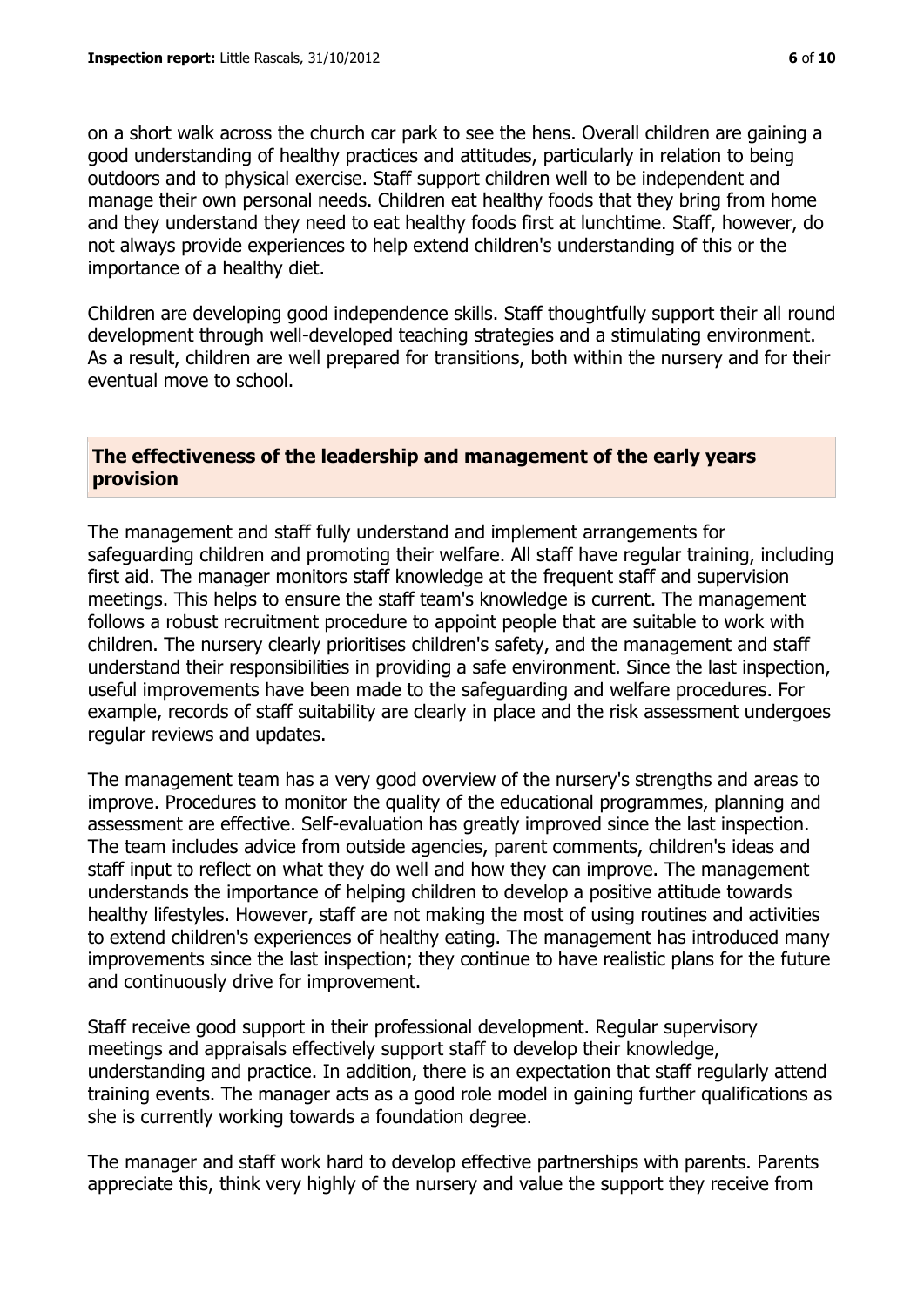the manager and her staff. Parents say they feel very involved in their children's learning; they know their children's key person well and regularly share information between home and nursery. The manager works well with parents and outside agencies to support children's needs effectively. As a result, staff secure any necessary interventions, which strongly contributes to the nursery's success at meeting the needs of all children.

The manager is currently contacting local schools in the area to invite reception teachers into the nursery when children have been allocated their schools. She is liaising with her child development officer to keep up to date with the arrangements for sharing of records with the relevant schools and any planned meetings. Although children are yet to transfer from nursery to school, the manager has plans in place that provide good support for children as they move onto their next stage in learning.

# **What inspection judgements mean**

| <b>Registered early years provision</b> |                  |                                                                                                                                                                                                                                                                                                                                                                             |  |  |
|-----------------------------------------|------------------|-----------------------------------------------------------------------------------------------------------------------------------------------------------------------------------------------------------------------------------------------------------------------------------------------------------------------------------------------------------------------------|--|--|
| <b>Grade</b>                            | <b>Judgement</b> | <b>Description</b>                                                                                                                                                                                                                                                                                                                                                          |  |  |
| Grade 1                                 | Outstanding      | Outstanding provision is highly effective in meeting the needs<br>of all children exceptionally well. This ensures that children are<br>very well prepared for the next stage of their learning.                                                                                                                                                                            |  |  |
| Grade 2                                 | Good             | Good provision is effective in delivering provision that meets<br>the needs of all children well. This ensures children are ready<br>for the next stage of their learning.                                                                                                                                                                                                  |  |  |
| Grade 3                                 | Satisfactory     | Satisfactory provision is performing less well than expectations<br>in one or more of the key areas. It requires improvement in<br>order to be good.                                                                                                                                                                                                                        |  |  |
| Grade 4                                 | Inadequate       | Provision that is inadequate requires significant improvement<br>and/or enforcement. The provision is failing to give children an<br>acceptable standard of early years education and/or is not<br>meeting the safeguarding and welfare requirements of the<br>Early Years Foundation Stage. It will be inspected again within<br>12 months of the date of this inspection. |  |  |
| Met                                     |                  | The provision has no children on roll. The inspection judgement<br>is that the provider continues to meet the requirements for<br>registration.                                                                                                                                                                                                                             |  |  |
| Not Met                                 |                  | The provision has no children on roll. The inspection judgement<br>is that the provider does not meet the requirements for<br>registration.                                                                                                                                                                                                                                 |  |  |

# **Inspection**

This inspection was carried out by Ofsted under Sections 49 and 50 of the Childcare Act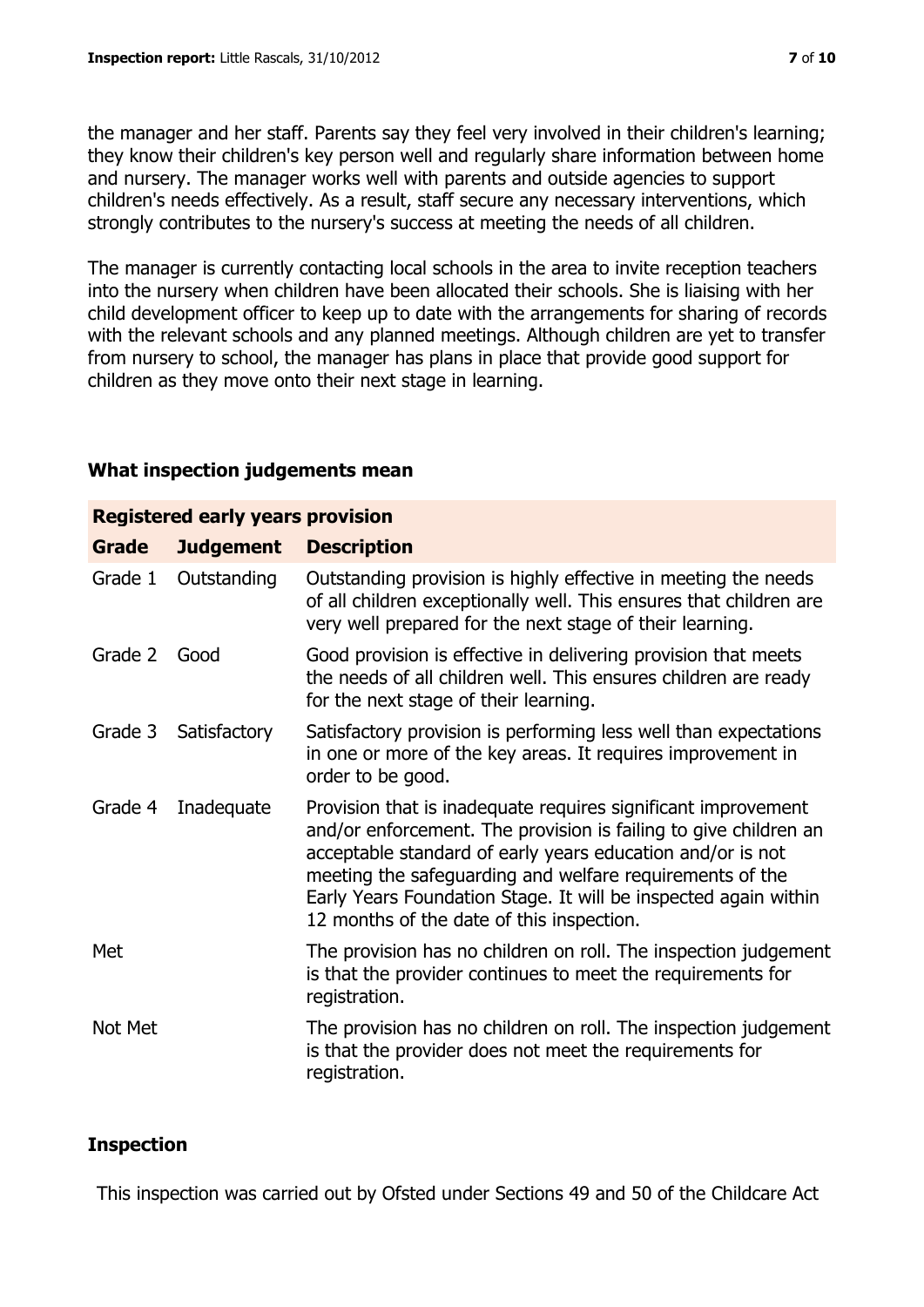2006 on the quality and standards of provision that is registered on the Early Years Register. The registered person must ensure that this provision complies with the statutory framework for children's learning, development and care, known as the Early Years Foundation Stage.

# **Setting details**

| Unique reference number       | EY396254                 |
|-------------------------------|--------------------------|
| <b>Local authority</b>        | Dorset                   |
| <b>Inspection number</b>      | 816067                   |
| <b>Type of provision</b>      | Full-time provision      |
| <b>Registration category</b>  | Childcare - Non-Domestic |
| <b>Age range of children</b>  | $0 - 5$                  |
| <b>Total number of places</b> | 17                       |
| Number of children on roll    | 37                       |
| <b>Name of provider</b>       | Little Rascals           |
| Date of previous inspection   | 18/01/2010               |
| <b>Telephone number</b>       | 01202658385              |

Any complaints about the inspection or the report should be made following the procedures set out in the guidance 'raising concerns and making complaints about Ofsted', which is available from Ofsted's website: www.ofsted.gov.uk. If you would like Ofsted to send you a copy of the guidance, please telephone 0300 123 4234, or email enquiries@ofsted.gov.uk.

# **Type of provision**

For the purposes of this inspection the following definitions apply:

Full-time provision is that which operates for more than three hours. These are usually known as nurseries, nursery schools and pre-schools and must deliver the Early Years Foundation Stage. They are registered on the Early Years Register and pay the higher fee for registration.

Sessional provision operates for more than two hours but does not exceed three hours in any one day. These are usually known as pre-schools, kindergartens or nursery schools and must deliver the Early Years Foundation Stage. They are registered on the Early Years Register and pay the lower fee for registration.

Childminders care for one or more children where individual children attend for a period of more than two hours in any one day. They operate from domestic premises that are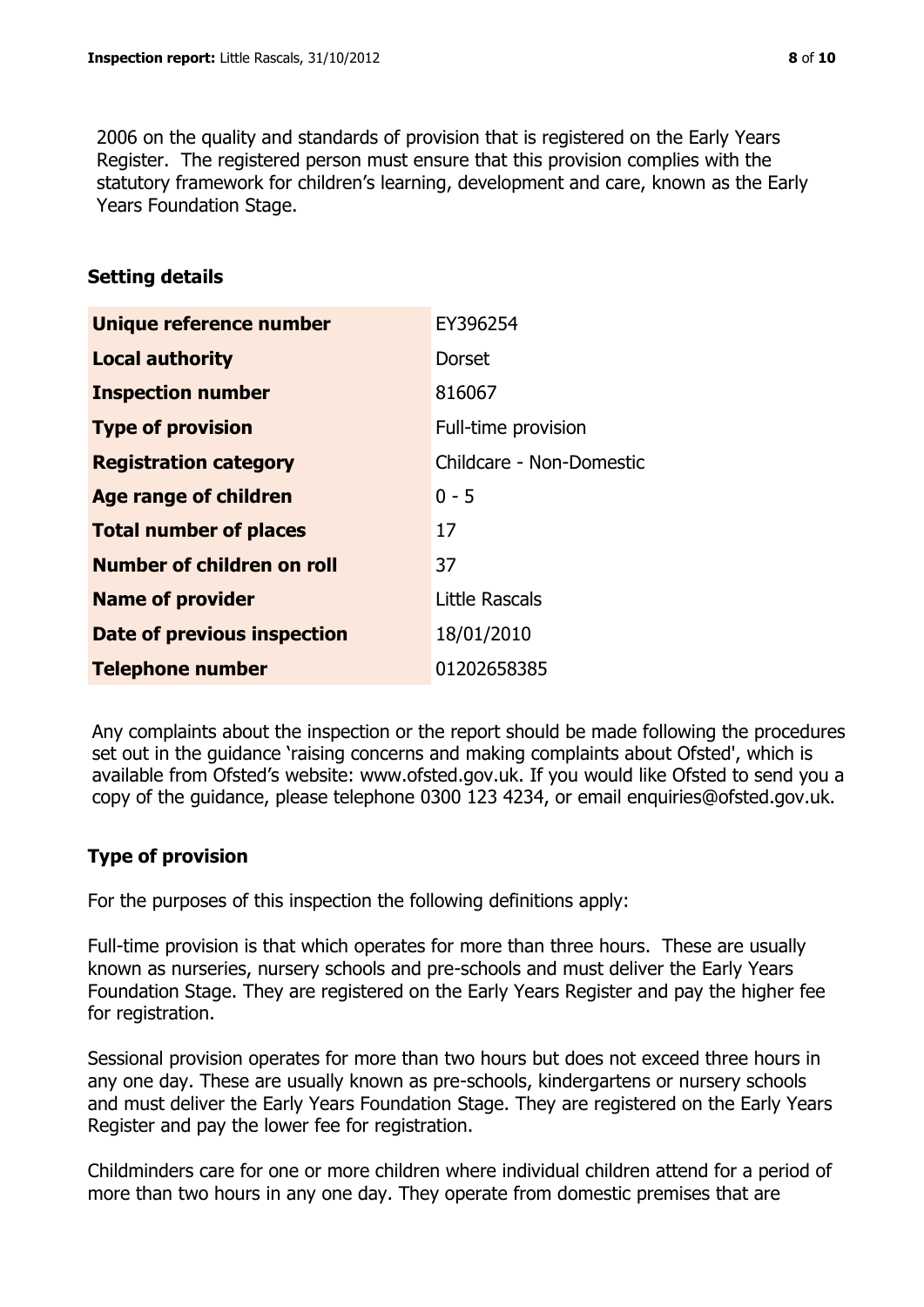usually their own home. They are registered on the Early Years Register and must deliver the Early Years Foundation Stage.

Out of school provision may be sessional or full-time provision and is delivered before or after school and/or in the summer holidays. They are registered on the Early Years Register and must deliver the Early Years Foundation Stage. Where children receive their Early Years Foundation Stage in school these providers do not have to deliver the learning and development requirements in full but should complement the experiences children receive in school.